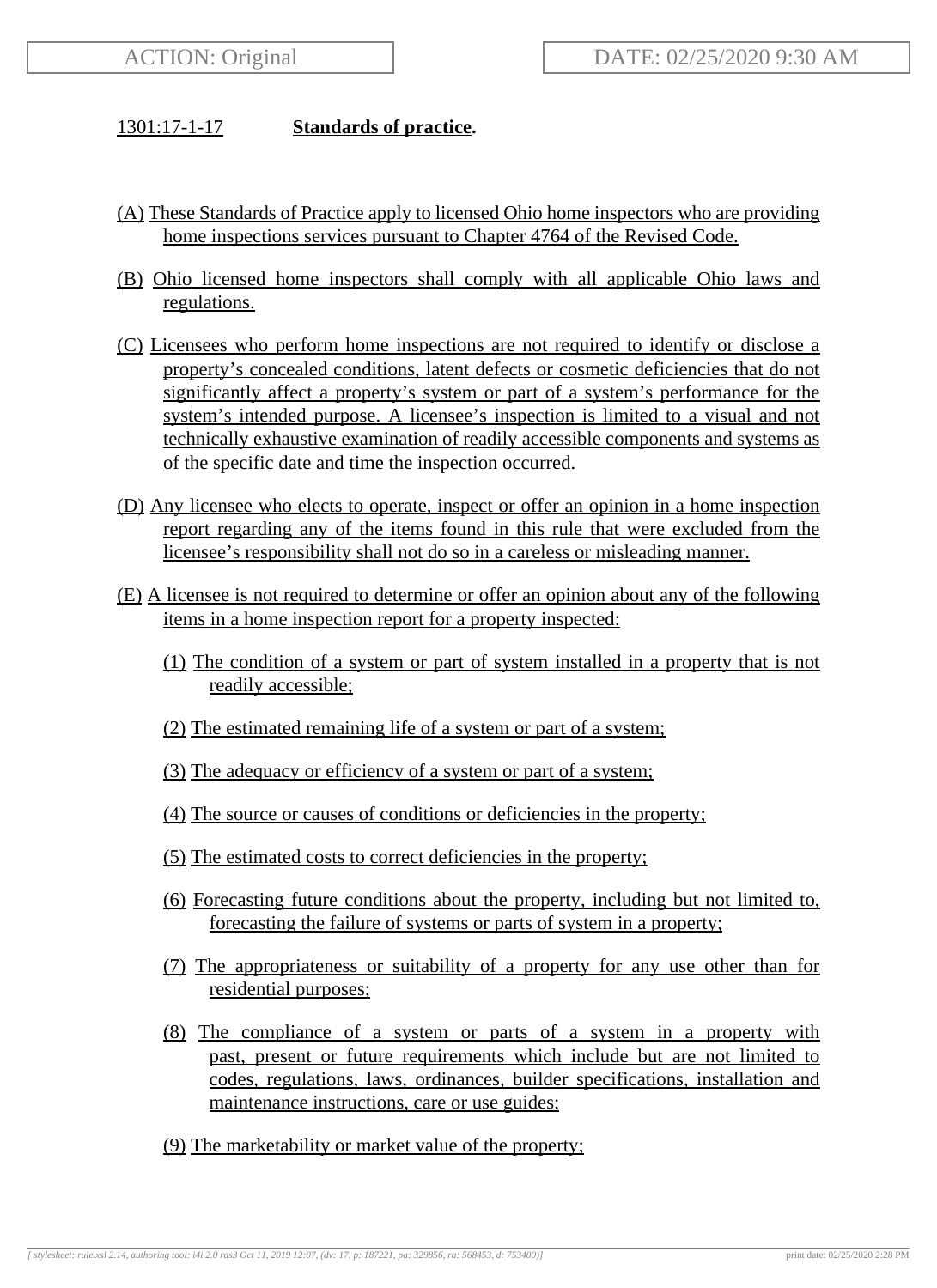- (10) The presence at the property of any animals, environmental hazards or substances that may be hazardous or harmful to any living being;
- (11) The effectiveness or efficiency of any system installed at the property to control or remove any animals, environmental hazards or substances from the property;
- (12) The estimated operating cost of a system or parts of a system;
- (13) The sound quality or acoustical properties of a system or parts of a system;
- (14) Soil conditions relating to geotechnical or hydrologic specialties;
- (15) Determine or report on materials, conditions, systems or parts of systems subject to recall, litigation, or other adverse claims or conditions;
- (16) The legality of any contract or contract term pertaining to the property.
- (F) A licensee shall not make a determination or offer an opinion regarding any of the items found in paragraph (D) of this rule if prohibited by law or regulation. A licensee shall clearly report in the inspection report those systems or parts of a system required to be inspected under these standards that were and were not operated or inspected and explain the reasons each was or was not operated or inspected.
- (G) A licensee is not required to offer as part of a licensee's home inspection services any of the following:
	- (1) Performance of any acts or services contrary to law or government regulations;
	- (2) Performance of any other trade or professional services other than a home inspection;
	- (3) Evaluation of any other trade or professional services performed on the property by others;
	- (4) Offer any warranties or guarantees regarding the property inspected.
- (H) During the performance of a home inspection, a licensee is not required to operate any of the following:
	- (1) Any systems or parts of a system that cannot be operated by normal operating controls or are inoperable, disabled, shut-off, or otherwise where conditions prohibit;
	- (2) Any devices designed to protect systems or parts of a system from unsafe condition including, but not limited to, automatic safety controls.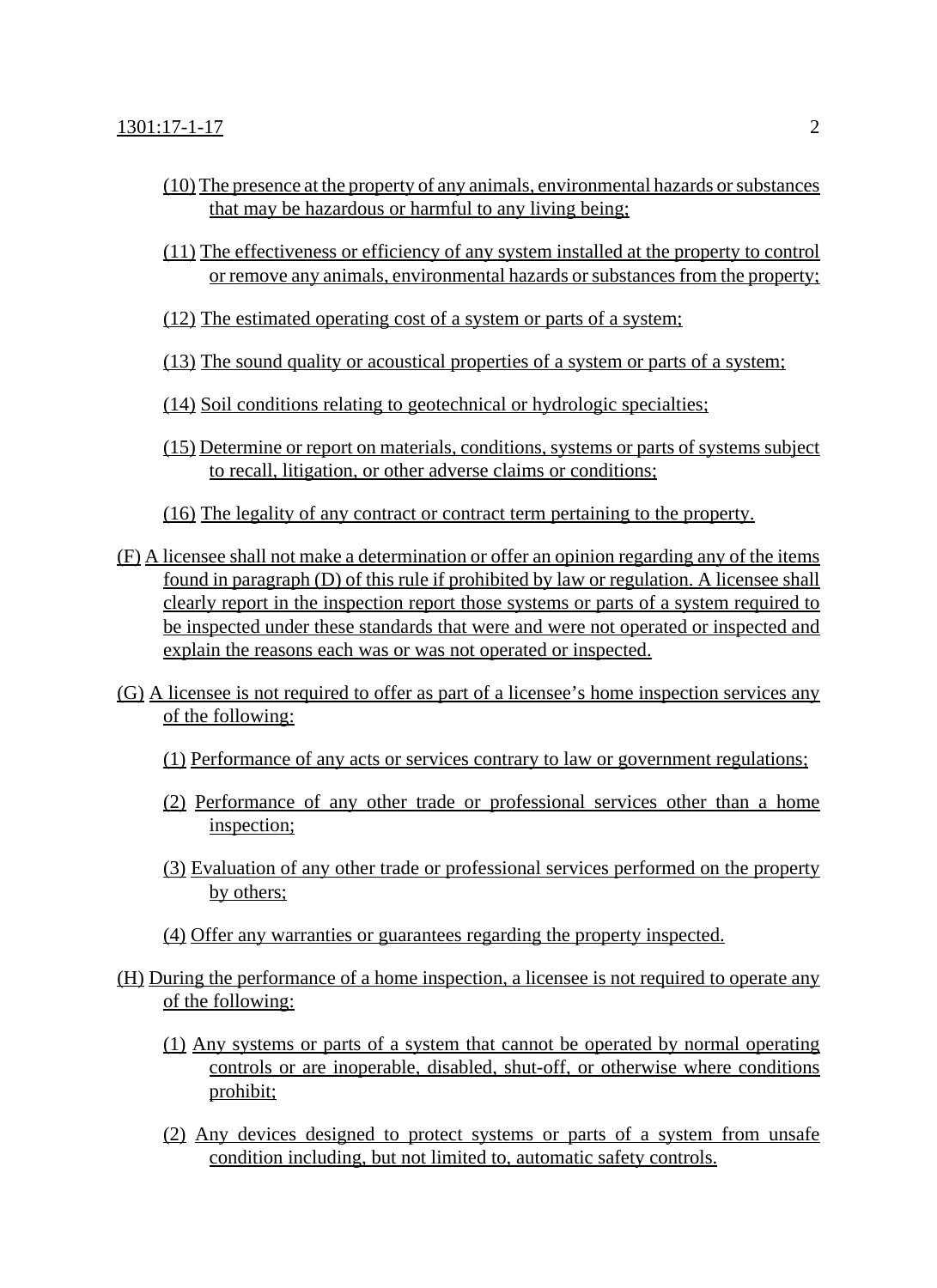## 1301:17-1-17 3

- (I) A licensee is not required to enter during a home inspection any of the following:
	- (1) An area of the property that in the licensee's judgment is likely to be dangerous to the licensee or to other persons or is likely to cause damage to the property, its systems or parts of its systems;
	- (2) Any property crawl space or attic that, in the licensee's determination, is not readily accessible.
- (J) A licensee is not required to inspect during a home inspection any of the following:
	- (1) Any items underground on the property, including but not limited to, storage tanks, septic systems, underground piping and wells, whether abandoned or active;
	- (2) Any items that are not installed in the property;
	- (3) Any decorative items installed in the property;
	- (4) Any detached structures on the property other than garages or carports;
	- (5) Any common area property found in common areas for condominium or cooperative housing;
	- (6) Every occurrence of multiple similar parts of a system;
	- (7) Any outdoor cooking appliances.
- (K) A licensee is not required to do any of the following:
	- (1) Perform any procedures, operations or inspection at the property that is, in the licensee's judgment, likely to be dangerous to the licensee or to other persons or is likely to cause damage to the property, its systems or parts of its systems;
	- (2) Move any items, including but not limited to, any personal property, including furniture, plants, soil, snow, or other debris;
	- (3) Take apart or dismantle any property systems or parts of a system, except as required in this rule;
	- (4) To adjust any devices, systems or parts of a property system, except as required by this rule;
	- (5) To ignite or extinguish any fires, pilot lights, burners or other open flames that require manual ignition on any fuel-burning appliances;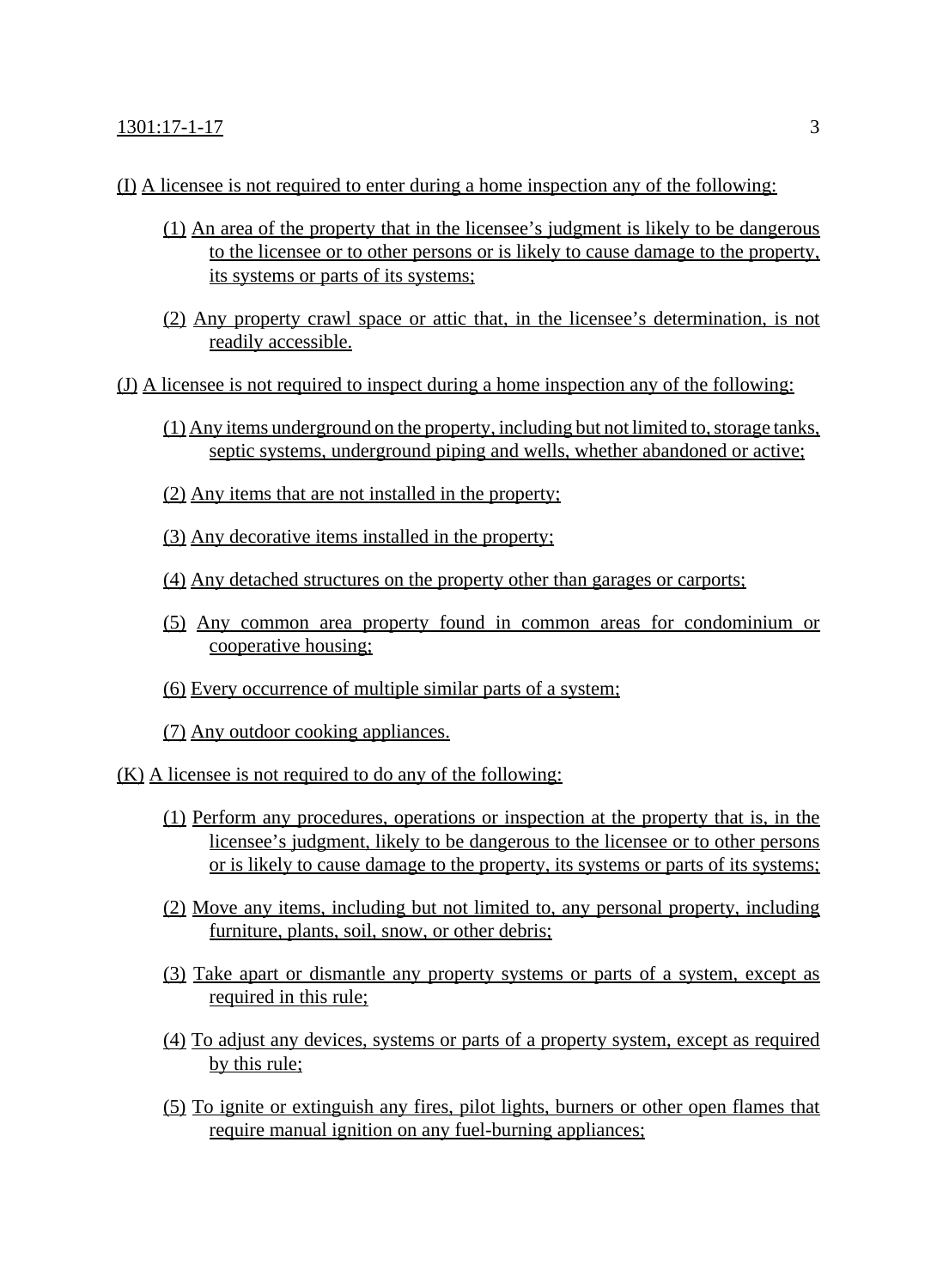- (6) Probing any surfaces that could, in the licensee's professional opinion, be damaged or where no deterioration is visible or presumed to exist.
- (L) During an exterior home inspection, a licensee shall inspect and report the licensee's findings related to all of the following, including any material defects:
	- (1) Describe exterior wall coverings, flashing, and trim;
	- (2) Exterior doors;
	- (3) Attached and adjacent decks, balconies, stoops, steps, porches, and associated railings;
	- (4) Eaves, soffits, and fascia where accessible from the ground level;
	- (5) Vegetation, grading, surface drainage, and retaining walls that are likely to adversely affect the building;
	- (6) Any adjacent or entryway walkways, patios, and driveways.
- (M) A licensee is not required to inspect during an exterior home inspection or report in a home inspection report any of the following:
	- (1) Screening, shutters, awnings, or other similar seasonal accessories;
	- (2) Fences, boundary walls, or similar structures;
	- (3) Geological and soil conditions on the property;
	- (4) Any recreational facilities, including but not limited to, spas, saunas, steam baths, swimming pools or exercise, entertainment, playground or other similar equipment;
	- (5) Outbuildings, other than garages and carports;
	- (6) Seawalls, break-walls or docks;
	- (7) Erosion control and earth stabilization measures.
- (N) A licensee shall inspect during a home inspection of the structural components of a property, when readily accessible and report on material defects in the home inspection report the licensee's findings related to all of the following:
	- (1) Crawl spaces or attics and the method the licensee used to inspect the crawl spaces or attics;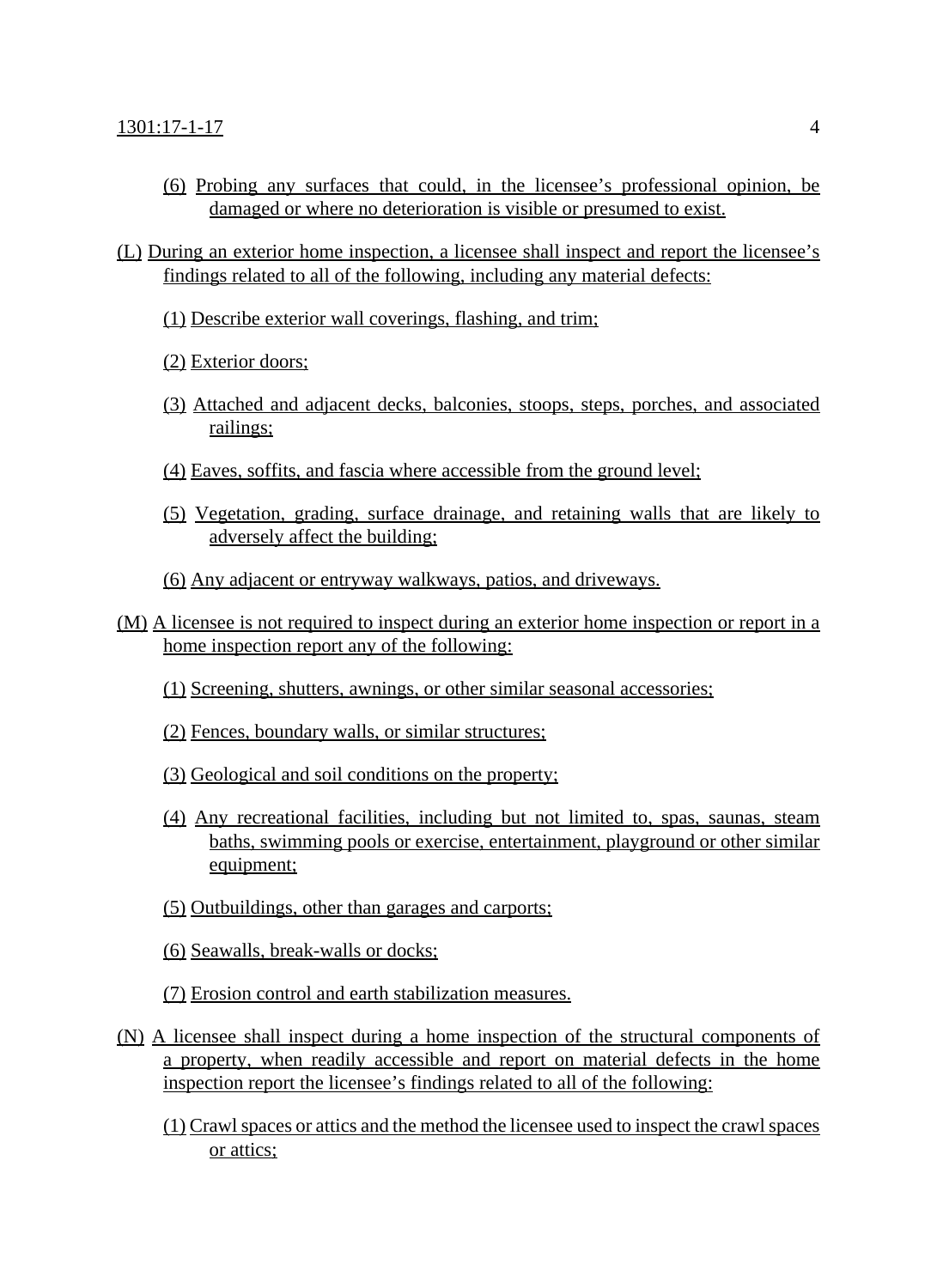- (2) Foundation;
- (3) Floor structure;
- (4) Wall structure;
- (5) Ceiling structure;
- (6) Roof structure.
- (O) A licensee is not required to inspect during a home inspection of the structural components of a property or report in a home inspection report any of the following:
	- (1) Engineering or architectural analysis;
	- (2) Offer an opinion about the adequacy of structural systems or parts of the system;
	- (3) Enter crawl space areas that have less than twenty-four inches of vertical clearance between a property system and the ground or have a crawl space access with an opening smaller than sixteen inches by twenty-four inches;
	- (4) Navigate load-bearing systems or beams in the attic space of a property that are concealed by insulation or by other materials.
- (P) A licensee shall inspect a property's roof during a home inspection and report on material defects in the home inspection report the licensee's findings related to all of the following:
	- (1) Roofing materials;
	- (2) Roof drainage system;
	- (3) Flashing;
	- (4) Skylights, chimneys or any roof penetrations; and
	- (5) The method the licensee used to inspect the roof.
- (Q) A licensee is not required to inspect during a home inspection or report in a home inspection report any of the following as it relates to a property's roof:
	- (1) Antennae;
	- (2) Interior vent systems, flues, or chimneys that are not readily accessible; and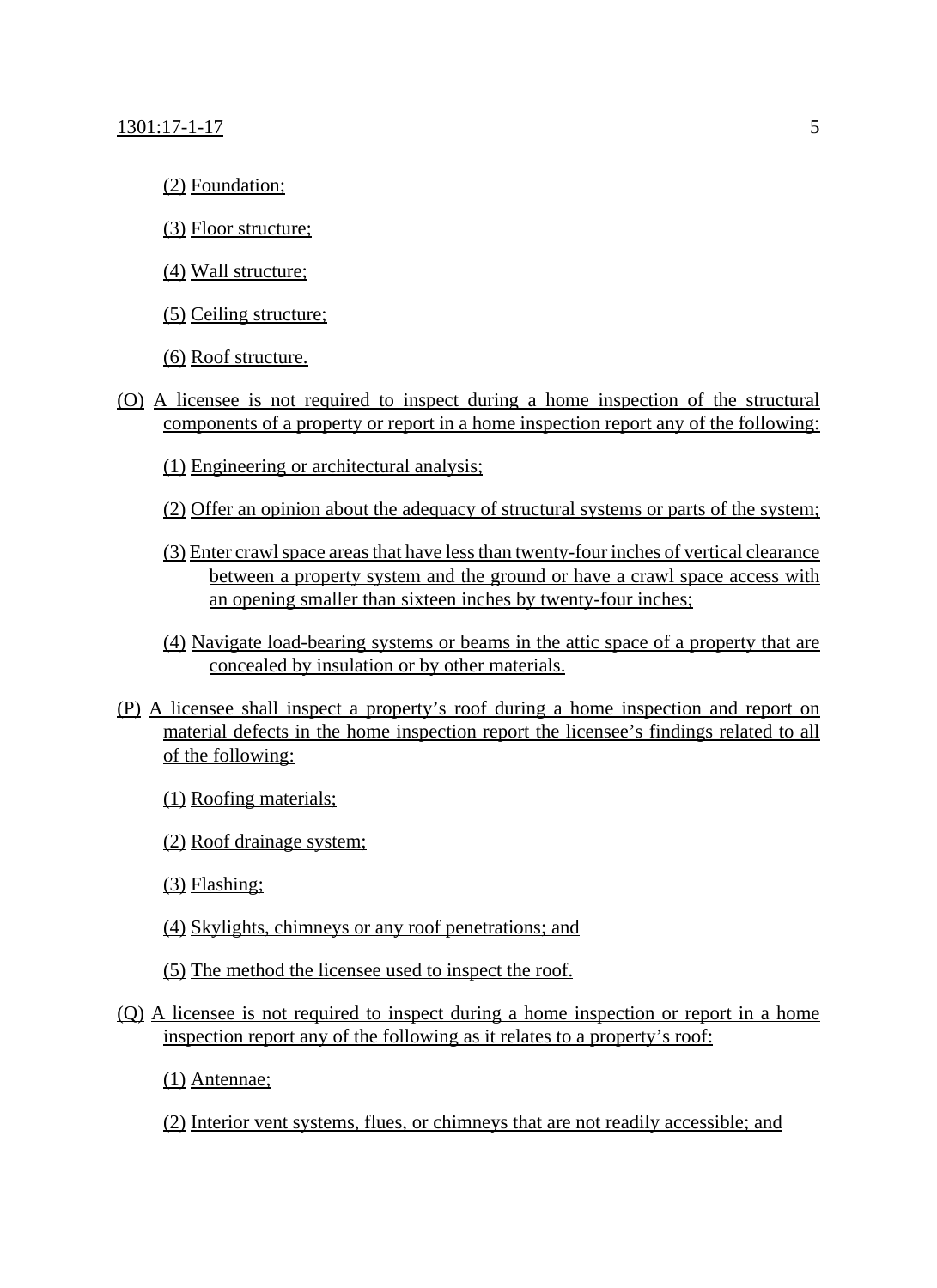(3) Any other installed accessories.

- (R) A licensee shall inspect a property's plumbing during a home inspection and report on material defects in the home inspection report the licensee's findings related to all of the following:
	- (1) Interior water supply and distribution systems, including any fixtures or faucets;
	- (2) Interior drain, waste, or venting system, including fixtures;
	- (3) Any water heating equipment and hot water supply systems;
	- (4) Vent systems, flues or chimneys;
	- (5) Fuel storage or fuel distribution systems;
	- (6) Readily accessible sewage ejectors, sump pumps, or other related piping;
	- (7) Report in the home inspection report the energy source(s) utilized and the location of main water and fuel shut-off valves.
- (S) A licensee is not required to inspect during a home inspection or report in a home inspection report any of the following as it relates to a property's plumbing:
	- (1) Clothes washing machine connections;
	- (2) Interiors of vent systems, flues or chimneys that are not readily accessible;
	- (3) Wells, well pumps or other water storage related equipment;
	- (4) Water conditioning systems;
	- (5) Any solar, geothermal, and other renewable energy water heating systems;
	- (6) Manual or automatic fire extinguishing and sprinkler systems;
	- (7) Landscaping irrigation systems;
	- (8) Concealed or otherwise inaccessible sewage ejectors, sump pumps and septic or other sewage disposal system;
	- (9) Sewage disposal and water supply; whether the system is public or private, the quality of the water, including supply flow, pressure or quantity or the adequacy of combustion air components.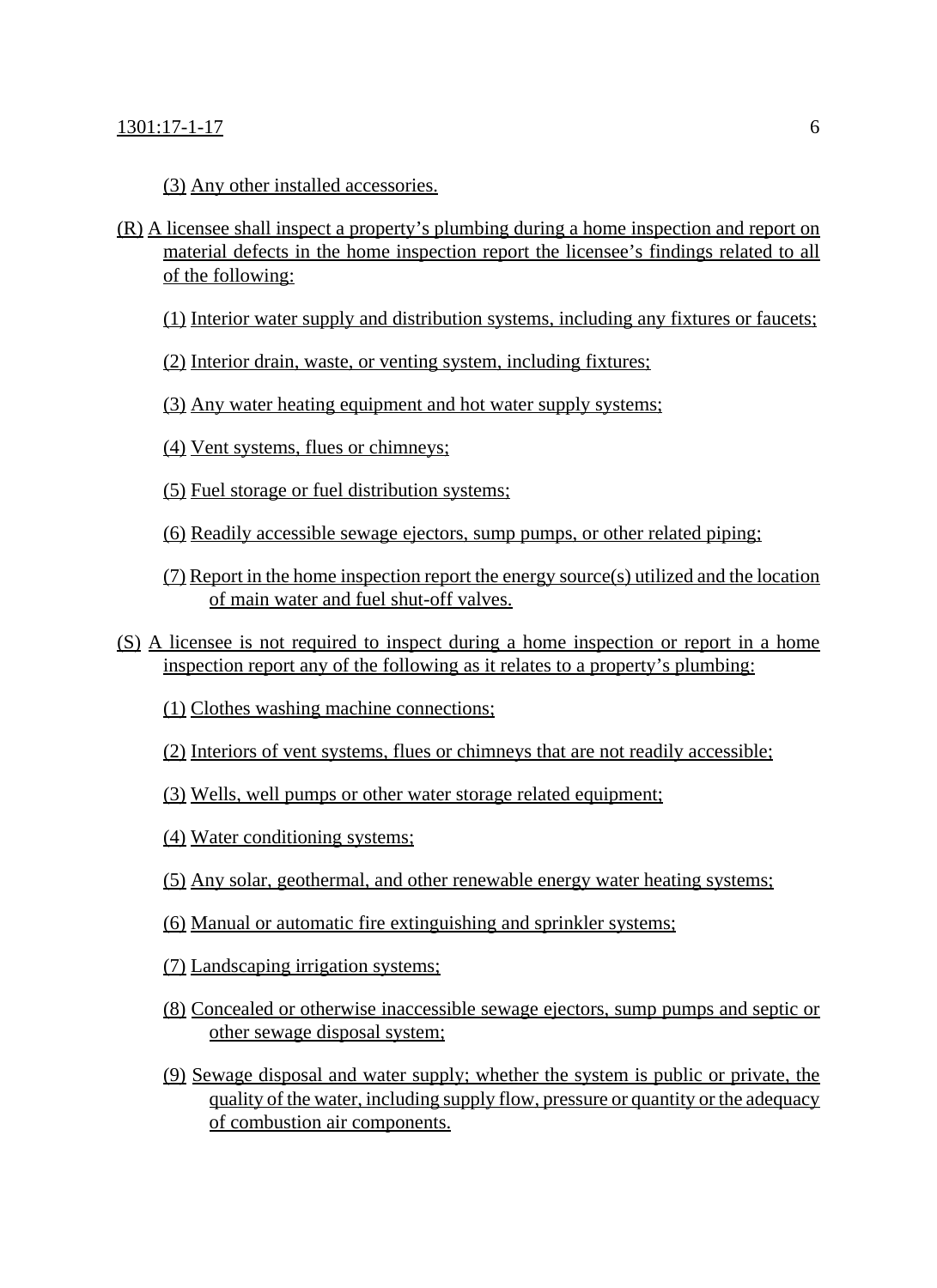- (10) Licensees are also not required to fill shower pans or fixtures for the purpose of testing for water leaks.
- (T) A licensee shall inspect a property's readily accessible components of the electrical system during a home inspection and report in the home inspection report the licensee's findings related to all of the following:
	- (1) Service drop;
	- (2) Service entrance conductors, cables and raceways;
	- (3) Service equipment and main disconnects;
	- (4) Service grounding;
	- (5) Interior parts or components of a service panels and subpanels;
	- (6) Conductors;
	- (7) Overcurrent protection devices;
	- (8) A representative sample of installed light fixtures, switches and receptacles;
	- (9) Ground fault circuit interrupters and arc fault circuit interrupters.
	- (10) Licensees shall report in the home inspection report the property's amperage rating service, the location of main disconnects and subpanels, the presence or absence of any smoke or carbon monoxide alarms and the predominant branch of circuit wiring method.
- (U) A licensee is not required to inspect during a home inspection or report in a home inspection report any of the following as it relates to a property's electrical system:
	- (1) Remote control devices;
	- (2) Test smoke and carbon monoxide alarms, security systems and other signaling and warning devices;
	- (3) Low voltage wiring systems, components or parts of a system;
	- (4) Ancillary wiring systems, components or parts of a system that are not a part of the primary electrical power distribution system;
	- (5) Solar, geothermal, wind, and other renewable energy systems;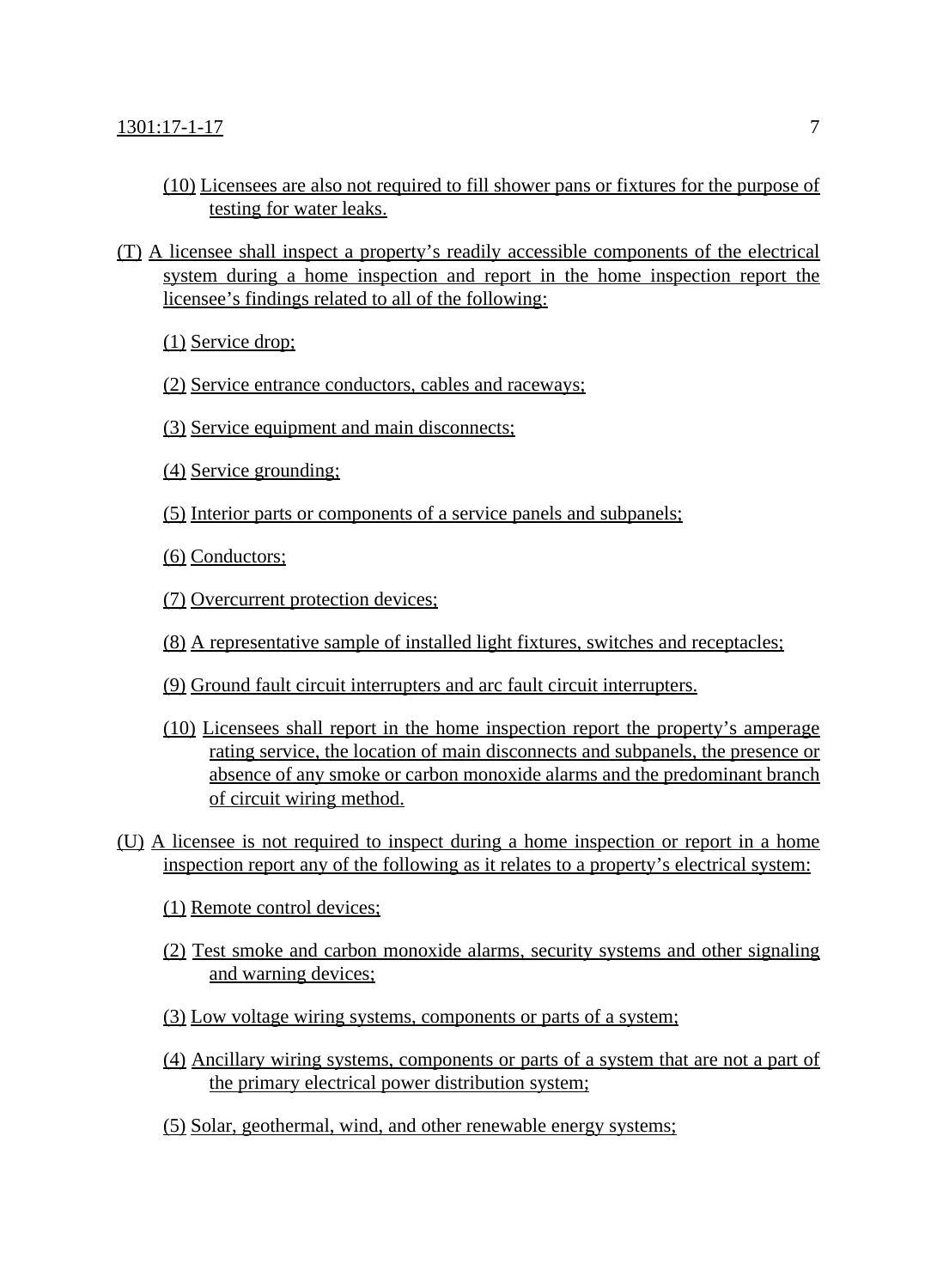- (6) Licensees are not required to measure the amperage, voltage or impedance or determine the age or type of smoke or carbon monoxide alarm;
- (7) Test ground fault circuit interrupters (GFCI) or arc fault circuit interrupters (AFCI);
- (8) Test disconnects or breakers.
- (V) A licensee shall inspect the heating system(s) and observe operation during a home inspection and report in the home inspection report the licensee's findings related to all of the following:
	- (1) Installed heating equipment;
	- (2) Vent systems, flues and chimneys;
	- (3) Distribution systems;
	- (4) Describe the energy source and heating systems.
- (W) A licensee is not required to inspect or operate during a home inspection or report in a home inspection report any of the following as it relates to a property's heating system:
	- (1) Interiors of vent or duct systems, flues and chimneys that are not readily accessible;
	- (2) Heat exchangers;
	- (3) Humidifiers, dehumidifiers and condensation pumps;
	- (4) Electric air cleaning and sanitizing devices;
	- (5) heating systems using ground-source, water-source, solar, and renewable energy technologies;
	- (6) heat-recovery and similar whole-house mechanical ventilation systems; or
	- (7) Comment or offer an opinion regarding the adequacy of the heat supply or materials, distribution balance or the adequacy of combustion air components,
- (X) A licensee shall inspect all readily accessible the air conditioning system(s) and observe operation during a home inspection and report in the home inspection report the licensee's findings related to all of the following: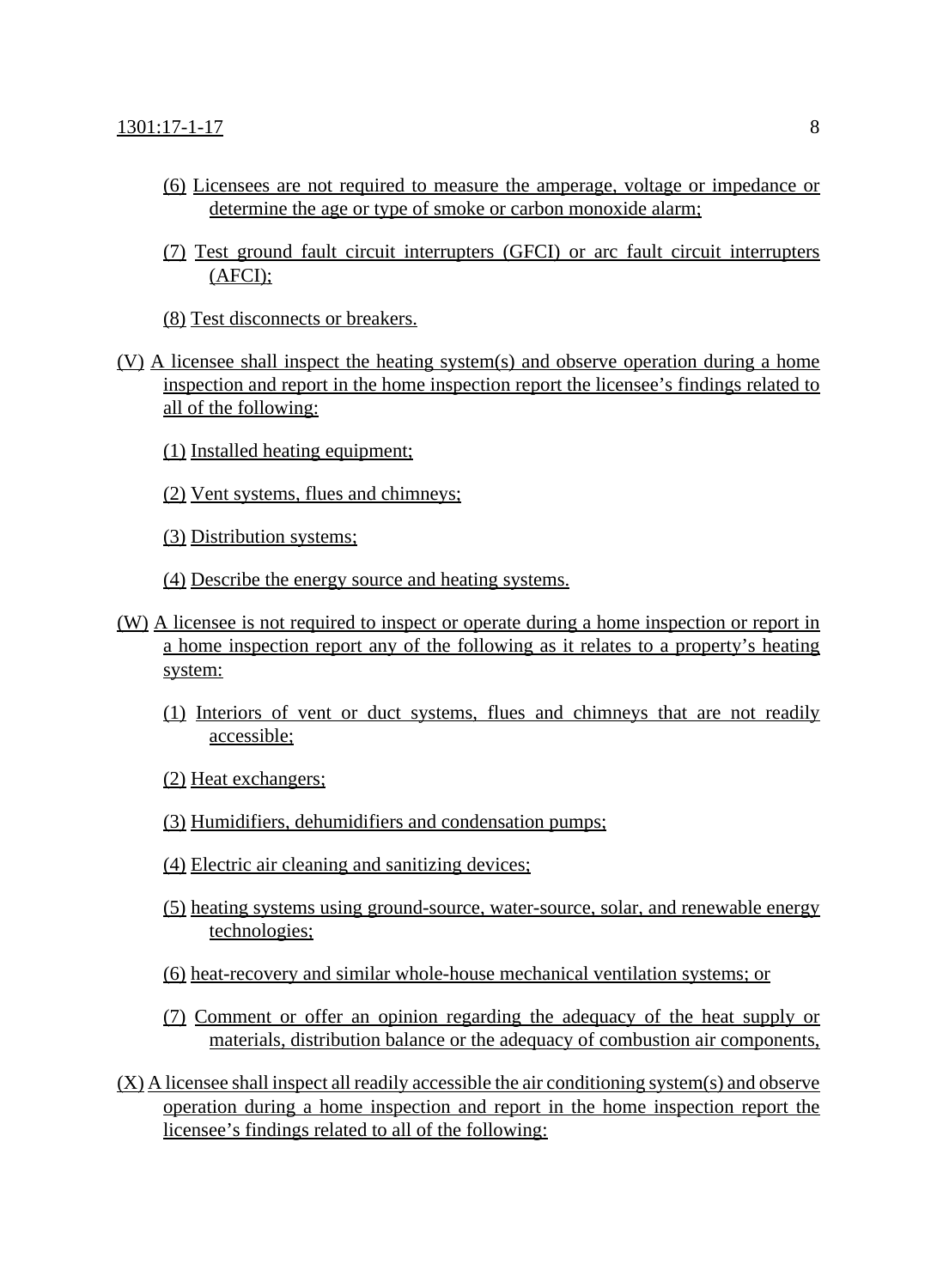- (1) Central and permanently installed cooling equipment;
- (2) Distribution systems;
- (3) Report the energy source(s) and cooling systems.

## (Y) A licensee is not required to inspect, report or operate any of the following as it relates to a property's cooling system:

- (1) Electric air cleaning and sanitizing devices;
- (2) Cooling units that are not permanently installed or that are installed in windows;
- (3) Cooling systems using ground-source, water-source, solar, and renewable energy technologies.
- (4) Adequacy of cooling supply, materials used and distribution balance.
- (Z) A licensee shall inspect all readily accessible interior areas of a property during a home inspection and report in the home inspection report the licensee's findings related to all of the following:
	- (1) Walls, ceilings and floors;
	- (2) Steps, stairways and railings;
	- (3) Countertops and a representative sample of installed cabinets;
	- (4) A representative sample of doors and windows;
	- (5) Garage vehicle doors and garage vehicle door operations;
	- (6) Installed appliances, including but not limited to, ovens, ranges, surface cooking appliances, microwave ovens, dishwashing machines, and food waste grinders by using normal operating controls to activate the primary function.
- (AA) A licensee is not required to inspect during a home inspection or report in a home inspection report any of the following as it relates to a property's:
	- (1) Paint, wallpaper, and other finish treatments;
	- (2) Personal floor coverings;
	- (3) Window treatments;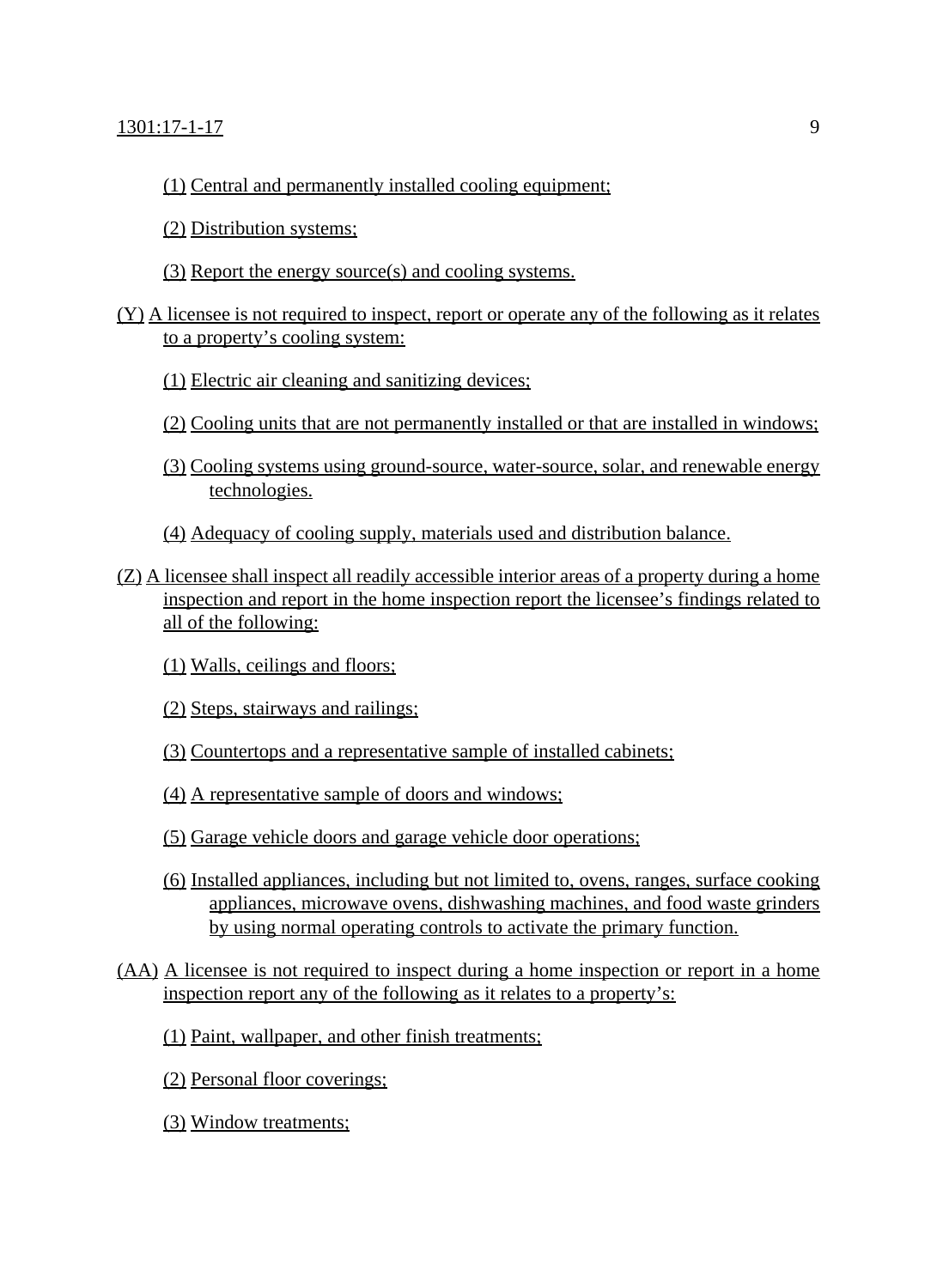- (4) Coatings on and the hermetic seals between panes of window glass;
- (5) Central vacuum systems;
- (6) Shared or common recreational facilities;
- (7) Free-standing household appliances not listed in paragraph Z(6) of the rule;
- (8) Appliance thermostats including their calibration, adequacy of heating elements, self-cleaning oven cycles, indicator lights, door seals, timers, clocks, timing features and other specialized features of the appliance;
- (9) The operation of every control and feature of an inspected appliance.
- (BB) A licensee shall inspect insulation and ventilation in a property during a home inspection and report in the home inspection report the licensee's findings related to all of the following:
	- (1) Insulation and vapor retarders in unfinished spaces or the absence of insulation and vapor retarders in unfinished spaces at conditioned surfaces;
	- (2) Ventilation of attics and foundation areas;
	- (3) Exhaust systems found in the property, including but not limited to exhaust systems in the kitchen, bathroom or laundry room;
	- (4) Clothes dryer exhaust systems.
- (CC) The licensee is not required to disturb insulation or ventilation during a home inspection.
- (DD) A licensee shall inspect all readily accessible parts of a fireplace or fuel-burning appliances in a property during a home inspection and report in the home inspection report the licensee's findings related to all of the following:

(1) Fuel-burning fireplaces, stoves, and fireplace inserts;

(2) Any fuel-burning accessories installed in fireplaces;

(3) Chimneys, flues and vent systems.

(EE) A licensee is not required to inspect during a home inspection or report in a home inspection report any of the following as it relates to a property's fireplace or fuelburning appliances: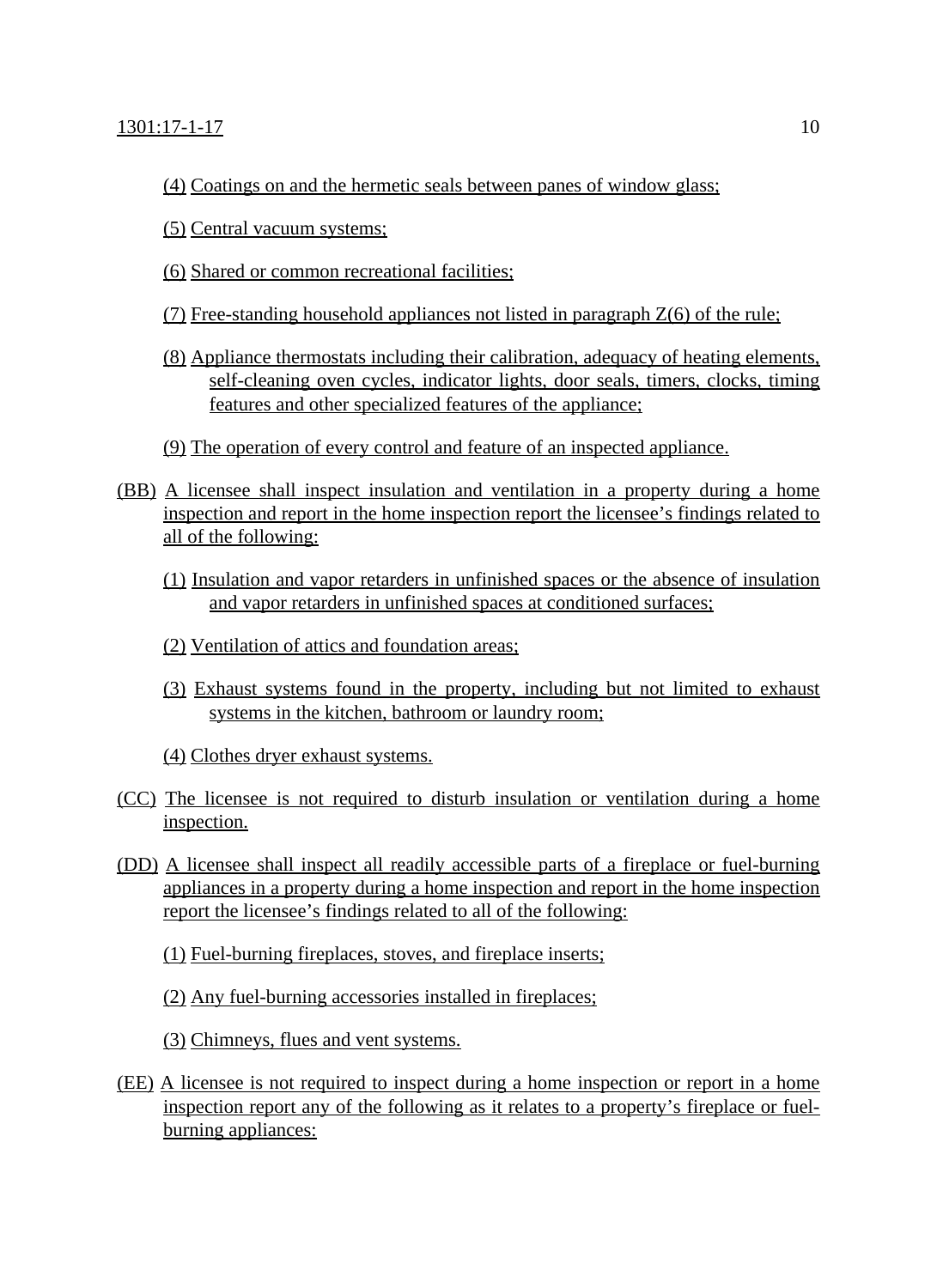## 1301:17-1-17 11

- (1) Fire screens and doors;
- (2) Seals and gaskets;
- (3) Automatic fuel feed devices;
- (4) Mantles and fireplace surrounds;
- (5) Combustion air components in order to determine their adequacy;
- (6) Heat distribution assistance items;
- (7) Fuel-burning fireplaces or appliances located outside the inspected structures;
- (8) Determining draft characteristics.